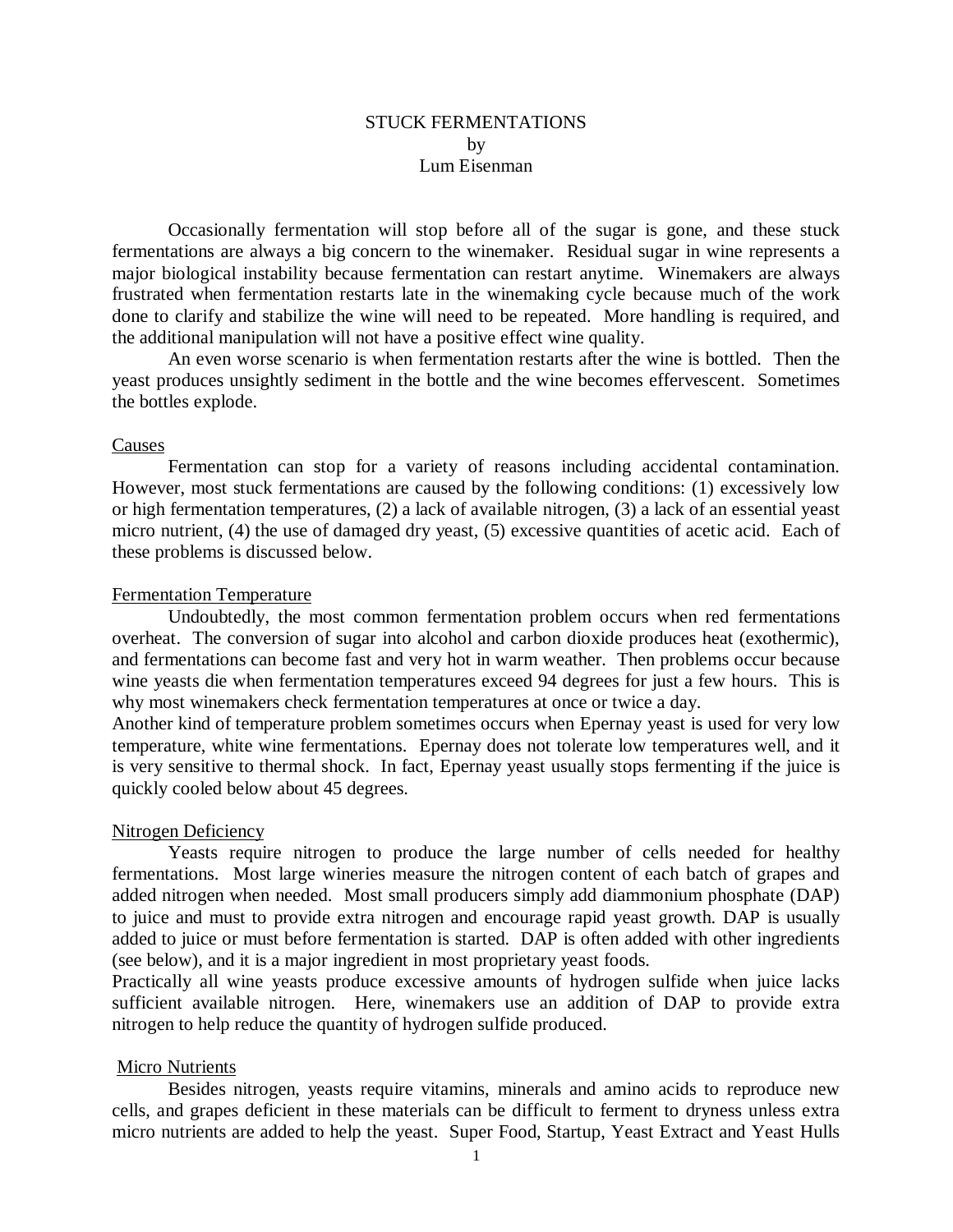are commercial preparations that winemakers often use to supply micro nutrients and extra nitrogen to their fermentations.

## Damaged Dry Yeast

Dry yeast looks like it is almost indestructible. However, dry yeast consists of living cells, and it must be handled with care. Yeast can be damaged easily, and yeast weakened by mishandling often has trouble fermenting juice to dryness. Dry yeast can be damaged several ways: (1) by prolonged storage at temperatures above 95 degrees, (2) by prolonged air exposure after the package has been opened, (3) by rehydrating yeast in water that is either too hot or too cold and (4) by thermal shock. (Thermal shock can be avoided by making sure the temperature of the rehydrated yeast solution is within 15 degrees of the juice temperature). Unopened packages of dry yeast will remain viable for at least two years when stored in a cool, dry place. However, once the package has been opened, the yeast should be used within a few months.

#### Excessive Acetic Acid

Acetic acid is toxic to all strains of Saccharomyces (wine) yeast. Yeast activity is curtailed when the acetic acid content of fermenting juice exceeds about 0.1 percent, and fermentation begins to slow. When the acetic acid content exceeds 0.2 percent or so, few viable yeast cells can be found, and fermentation stops.

A subtle fermentation problem can develop in the following way. Controlling bacteria with sulfur dioxide becomes difficult when the pH of the juice is high (above 3.8). Under these conditions, a large population of Lactobacillus bacteria can develop early in the primary sugar fermentation. The bacteria convert the grape sugars into acetic acid, and the acetic acid content begins to rise. Lactobacillus bacteria produce little ethyl acetate.

Acetic acid does not have a strong odor, and without ethyl acetate, the winemaker may not be aware of the problem. Undetected, the lactic bacteria can quickly raise the acetic acid content of the juice into the range of 0.1 to 0.4 percent. The yeast cannot tolerate such high concentrations of acetic acid. The yeast cells begin to die, and the fermentation soon stops. The unhappy winemaker is then left with a fermentation that is high in volatile acid and high in residual sugar. The high acid content and the high sugar level produce a sweet-sour taste that is characteristic of stuck fermentations containing too much acetic acid.

#### Prompt Action is Required

The winemaker should try to restart stuck fermentations quickly to prevent bacterial problems. First the winemaker should use a thermometer and make sure the temperature of the stuck fermentation is reasonable. If a nitrogen deficiency is expected, diammonium phosphate should be added to the stuck wine. When fermentation stops early and a large quantity of sugar remains, the additional nitrogen may restart fermentation. Next, the stuck fermentation should be racked with some splashing and bubbling. Sometimes just racking the wine and introducing a little oxygen will be enough to rejuvenate the yeast. When fermentation stops late and little sugar remains, the stuck fermentation should be re-inoculated with a fresh batch of alcohol tolerant yeast such as Pasteur Champagne or Prise de Mousse.

## When All Else Fails

Some stuck fermentations are very difficult to restart and considerable effort may be required. The following method is often successful **if** the original problem has been corrected. (1) First make a gallon of starter using either Pasteur Champagne or Prise de Mousse active dry yeast. (2) When the gallon of starter is active, add a gallon of the stuck wine to the starter. (3)